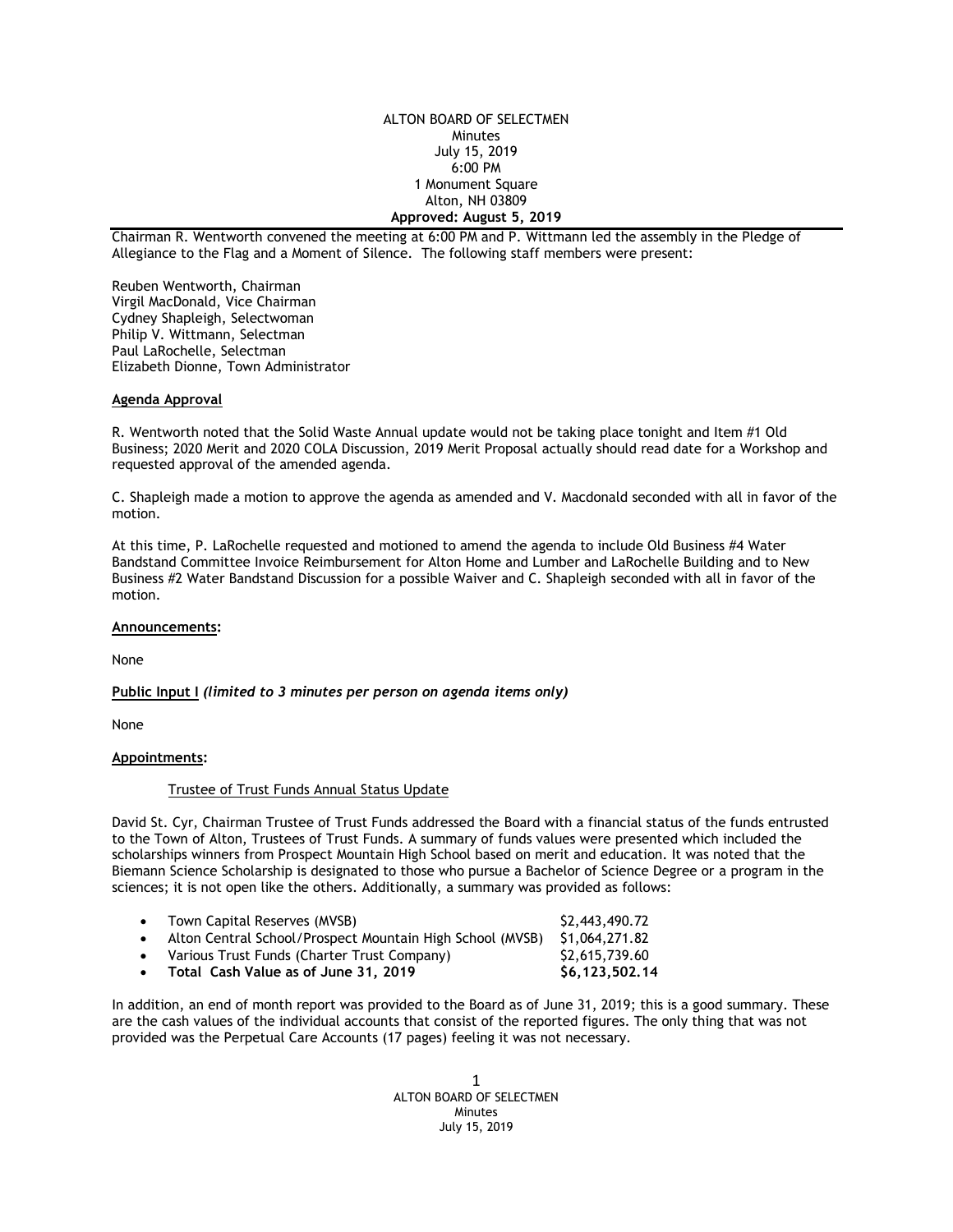R. Wentworth questioned the Clough Morrill Trust Fund, which is an interest only spending fund with an interest balance of \$173,858.38. V. MacDonald questioned the two (2) Sidewalk Funds, which he is in the process of trying to combine those lines together and still trying to figure them out, working together with the Town. C. Shapleigh voiced that she thought that one of the funds was for the sidewalks in Town and the other was for sidewalks in the Bay area and that it was promised to the voters that the two accounts would not be co-mingled. The specifics need to be investigated and believes that the newest account would be for the Bay area sidewalks. The Trustees meet the third Monday of each month. All accounts are in good shape making 1.08% at MVSB on all the Capital Reserve money and an average 5% to 6% at Charter on the Trust Funds. Reported are cash values not the investment values which would be determined the day that any would be sold and is generally running between 8% to 10% more than the cash value and are in relatively conservative funds with no high risk investments.

# Solid Waste Department Annual Status Update

This item was postponed.

# **Old Business:**

# 1. 2020 Merit and 2020 COLA Discussion, 2019 Merit Proposal

It was the consensus of the Board to set the Workshop date on Monday, July 22, 2019 at 6:00 PM.

### 2. Winter Roads Inspection Memo

K. Roberts, Highway Manager approached the Board to discuss the Winter Road Maintenance Reports. The inspection sheets for each road were provided to the Board and offered to the Board members to go out take a look if they desire. Signatures were requested so that they may be mailed out to the residents that abut the sections of the roadways in order to give them the opportunity to fix the roads before October. If the roads are not fixed it will be the decision of the Board whether to shut down any winter maintenance. Roger Road was specifically addressed with the biggest concern being the rocks and trees that are becoming an issue. A question of mailing them certified or regular mail came up.

C. Shapleigh made a motion to approve the letters to be sent out to the affected property owners on the Winter Maintained Roads and V. MacDonald seconded with all in favor of the motion.

V. MacDonald questioned road ditching and why they were being moved from one side of Town to the other side of Town instead of doing a whole section at one time. K. Roberts stated that no paved roads would be done at this time due to the heat and the tracks cannot be put on the pavement without doing damage. The Calcium Chloride sections were done first but not the entirety of the road, those were finished. The heat is the biggest factor; once the temperature reaches 50 degrees, then ditching will be the focus.

### 3. Insurance Claim for 1997 Mack Truck Memo- Highway

K. Roberts, Highway Manager addressed the Board to discuss the insurance claim for the 1997 Mack truck due to an accident. A check for \$12,681.38 has been received and an additional check for the \$1,000 deductible has been received. The truck is due to be traded-in next year and has a maximum value of \$5,000; no matter whether the work is done to the vehicle, the value will remain the same. The vehicle is still running, it is safe to use and is still on the road. K. Roberts feels it would be wasteful to put the insurance money towards any repairs and believes that the only place the money can go would be the General Fund. C. Shapleigh inquired whether it could be placed into the Revolving Fund for equipment. L. Dionne believes it has to go into the General Fund as a revenue; it would show on the revenue report, L. Dionne will check on that matter. R. Wentworth noted and questioned, if the truck went out of service and the Town needs a truck for winter maintenance then you would have that money available to use out of the General Fund being that it was specified for that vehicle. The Capital Reserve Fund is not an option. It was recommended that Attorney Sessler be consulted for clarification. The checks are currently being held; Primex signed off on the claim working with the other insurance company. There is no reason to put the money towards the current vehicle.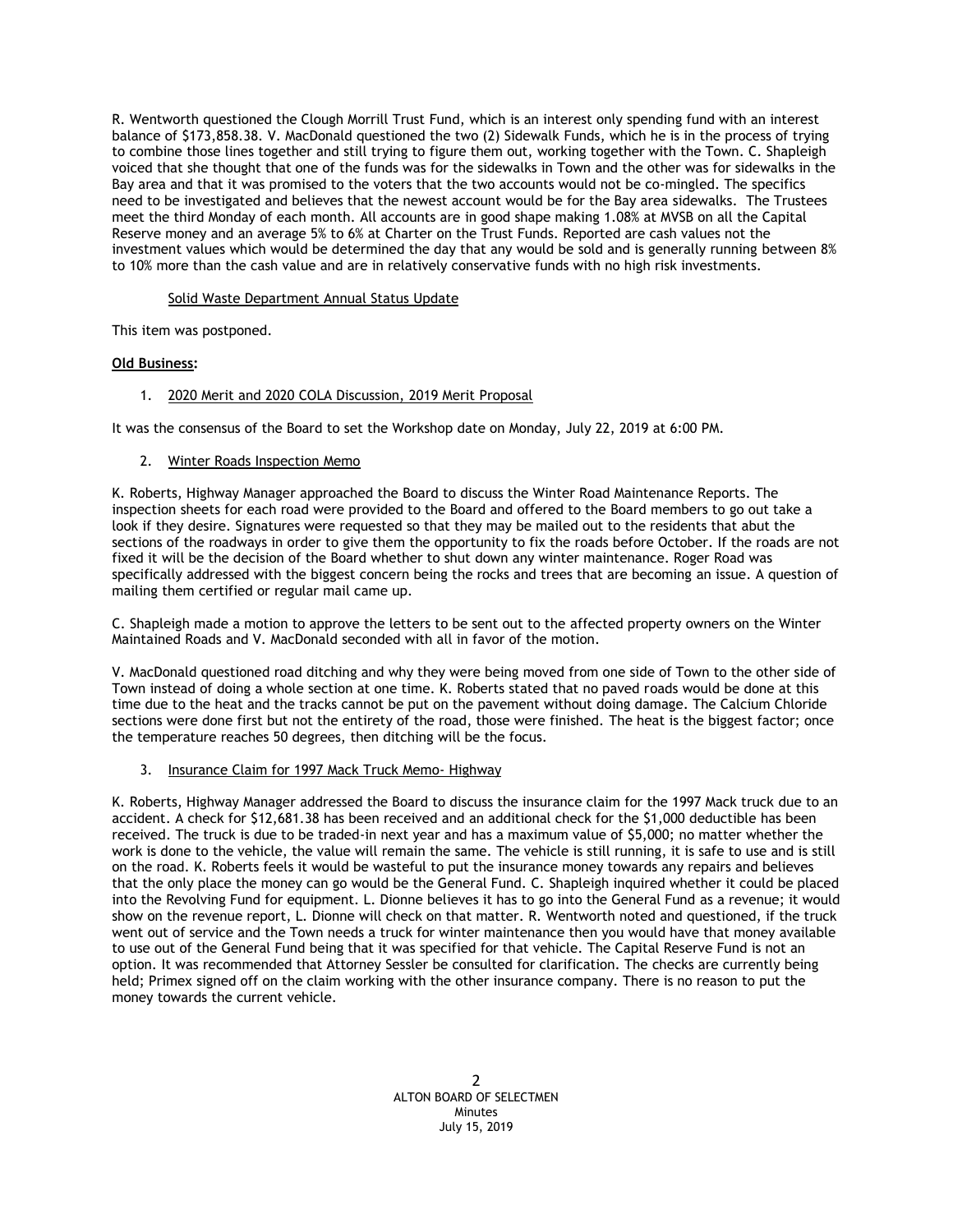4. Water Bandstand Expenditure Reimbursement

P. LaRochelle reminded the Board that at the last meeting the full Board was not present therefore there was not a quorum of the Board to vote on invoices for reimbursement as follows:

- 1. Alton Home and Lumber \$111.86 (paint and supplies)
- 2. LaRochelle Building \$276.36 (T-shirts and flags)

V. MacDonald made a motion to reimburse Alton Home and Lumber for \$111.86 and LaRochelle Building for \$276.36 for the dedication of the Water Bandstand and C. Shapleigh seconded. The vote was 3 approved, 2 abstentions, R. Wentworth and P. LaRochelle.

# **New Business:**

1. Water Department Alarm quotes - Approval

C. Mitchell, Water Superintendent addressed the Board discussing quotes for burglar and intrusion alarms systems for the Water Works Department, Levey Park Pump Station and Jones Field Pump Station. She has been working with J. Monaco to use the same company that the Town currently uses.

|   | Water Works Office | \$450.00 (installation) | \$384.00 year (monitoring) |
|---|--------------------|-------------------------|----------------------------|
| ٠ | Jones Field        | \$387.00 (installation) | \$384.00 year (monitoring) |
|   | Levey Park         | \$387.00 (installation) | \$384.00 year (monitoring) |

Currently there are no alarms at the two (2) Pump Stations and minimal at the office. The total amount for everything would be \$2,027.00 per year for this year then the following it would just be the basic annual monitoring fees. This would be covered under the unanticipated expense line, which currently has \$4,000. A line item will need to be created for future budgeting.

V. MacDonald made a motion to accept the American Security Alarm proposals for the Water Department, Levey Park Pump Station and Jones Field Pump Station and C. Shapleigh seconded with all in favor of the motion.

2. Potential Waiver for Water Bandstand

P. LaRochelle stated that it was brought to his attention that some of the bands that have decided to perform on the Water Bandstand do not have insurance for any performances. The first concert to be held will be donating the money to a charity of the Bandstand Committee's choosing. They were a bit disturbed with this and with signing a waiver and felt, they did not need to do this. P. LaRochelle asked if the Board would consider waiving the requirement for a certificate of insurance; they would be brought out to the bandstand privately under separate insurance. P. Wittmann was asked if he ever signed or was asked to sign anything for insurance when he played on the land bandstand, his response was "no" and did not believe he had ever signed a waiver. P. LaRochelle's understanding was others who have performed in the past whether it be on the land bandstand or the common grassy area in the bay have not provided and/or signed waivers. L. Dionne brought forth the potential for TULIP insurance through the Town's insurer, Primex that is specifically for these type of situations; they would need to see someone in the Selectmen's Office who would assist them, the cost is minimal. Again, it was reiterated the band is donating the money. There is no difference between the Land Bandstand and the Water Bandstand and reminded the Board that the Town's insurer only covers Town Property, Employees, Town Volunteers but does not cover vendors. K. Roberts provided the Board with a sample Hold Harmless (Waiver/Indemnification Form). P. LaRochelle has that form; R. Wentworth feels that this form needs to be signed and hopefully would be acceptable. R. Wentworth wondered if there was a Special Event clause within the Primex insurance policy. L. Dionne stated that a vendor either has to provide a certificate of insurance or sign a waiver.

It was the consensus of the Board that they sign a Waiver.

### **Selectmen Reports**

P. LaRochelle will be meeting with the Water Bandstand Committee on the Water Bandstand; they will be mounting the plaques that were donated, In addition, they will do an overview of what has been done and what is still in need of doing in the future.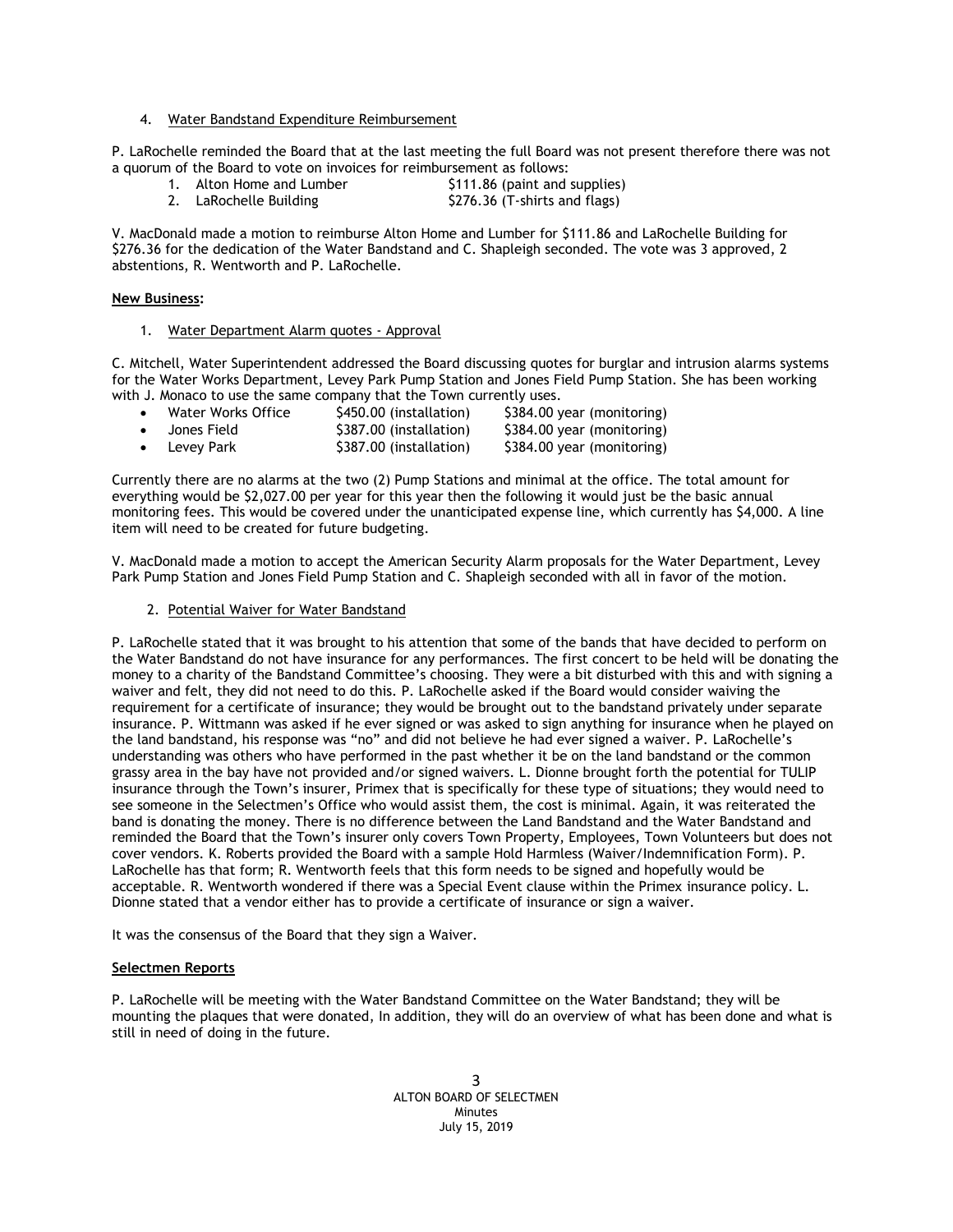P. Wittmann met with the Old Home Week Committee who discussed the purchasing of the food for the Block Party at BJ's, screen for the silent movie night and scheduled one last meeting on Monday the 29th to be sure that everything is in order. He met with the ZAC Committee to go over potential zoning amendments (cabin colonies, small houses, tiny homes, existing table of uses, height requirements, product storage area, ground water resources management, businesses on boats) trying to put them in an order of importance. The Chairman would like to hear from Attorney Sessler about the Town's Bylaws and how formal the meetings have to be as it is a Committee opposed to a Commission; questions have been posed to him. R. Wentworth questioned whether Airbnb's have been discussed; they have not been discussed, P. Wittmann offered to suggest it at their next meeting. Association roads have not been discussed.

C. Shapleigh noted that HHW will meet later this week.

R. Wentworth questioned P. Wittmann regarding the OHWC purchasing food (hamburgers & hot dogs) from BJ's with concerns of food safety with temperatures of items with such a distance and suggested going to Hannaford asking for a break on pricing. P. Wittmann will call the Chair to make the suggestion. In addition, V. MacDonald questioned why the fireworks are held on the first Saturday and not at the close of Old Home Week; P. Wittmann wondered the same. It may have something to do with scheduling. The event starts with a bang and goes out with a whimper!

V. MacDonald had nothing to report.

R. Wentworth reported that the Milfoil Committee met however he cannot attend the meetings due to scheduling. After reading the reports it appears that things are looking better this year and there may not be a need for a second application. He announced that there is an opening at the Solid Waste Center; it would be a great career opportunity.

# **Town Administrator Report** by L. Dionne

# Tax Deeded Properties

A contract for St. Jean Auctioneers was provided to the Board for the 2019 auction properties; approval is needed for L. Dionne to sign. The contact contains the cost breakdown of fees that they will be paying. V. MacDonald questioned the \$500 fee in item "D". It was explained that that would only be if the Auction were canceled once marketing commences or if the Town fails to deliver title to the properties at closing, otherwise there is no cost to the Town. To date the Auction date has not been set and will be once certain things are taken care of, this is one of them.

R. Wentworth made a motion to approve the St. Jean Auctioneer contract allowing L. Dionne to sign and P. LaRochelle seconded with all in favor of the motion.

### Town Planner Interview Panel

L. Dionne is looking for a Selectman Representative to serve on the interview panel for the open Town Planner position. Currently the panel would consist as follows:

- 1 Planning person
- 1 Zoning person
- 1 Conservation person
- 1 Selectman Representative
- 1 Town Non-Government person

L. Dionne offered to change if the Board chooses, V. MacDonald thought that there should be two (2) people from Planning as they are the ones who work closely with the position.

P. LaRochelle offered to serve as the Selectman's Representative.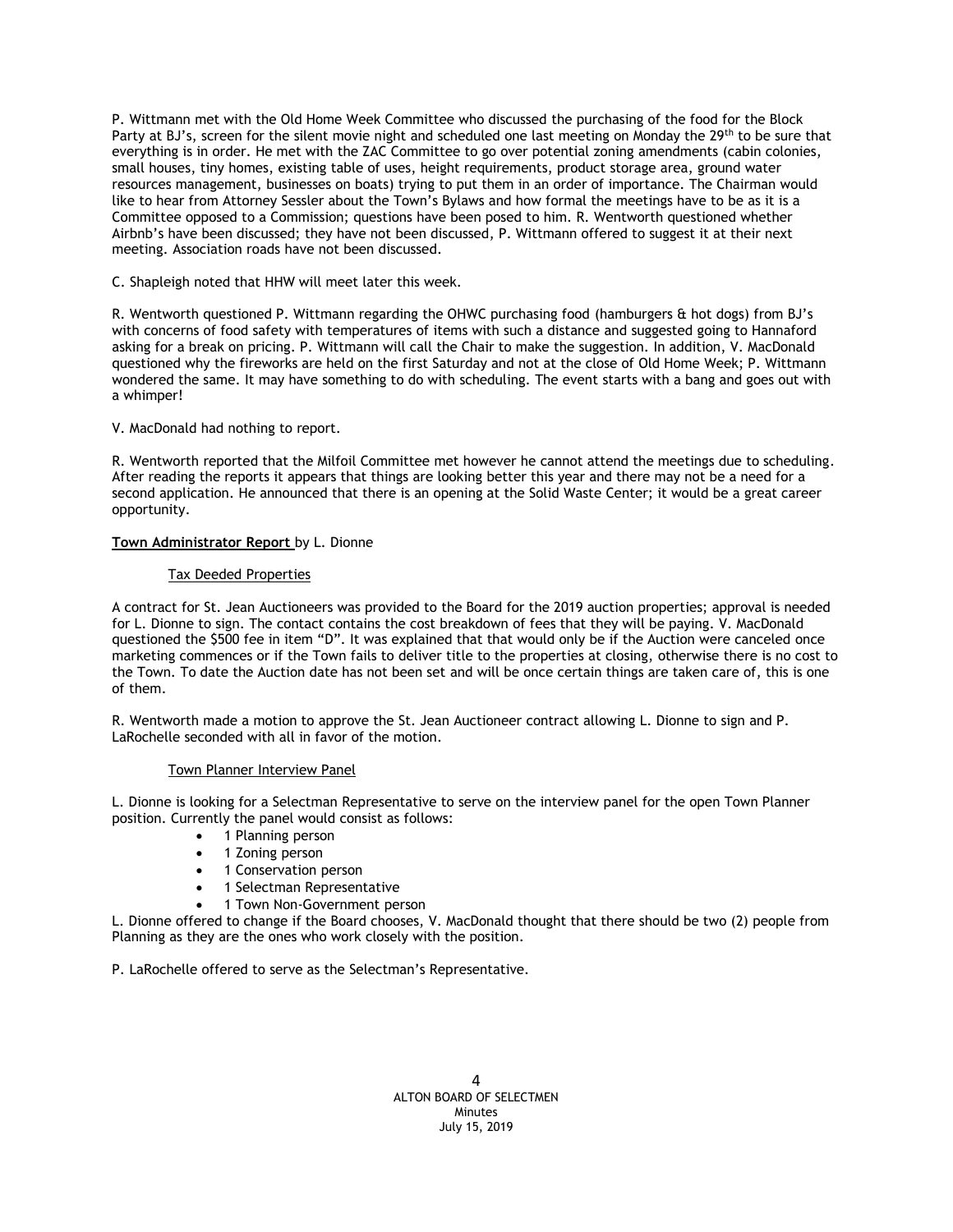### **Approval of Minutes**

#### Public Session, July 1, 2019

V. MacDonald made a motion to approve the minutes of Public Session, July 1, 2019 as presented and P. LaRochelle seconded. The vote was 4 approved, 1 abstention, C. Shapleigh.

#### Non-Public Session, July 1, 2019

R. Wentworth made a motion to approve the minutes of Non-Public Session, July 1, 2019 and V. MacDonald seconded. Discussion transpired on which items to divulge; consensus was to seal #1 and #3. R. Wentworth called the motion on the table and seconded by P. LaRochelle. The vote was 4 approved, 1 abstention, C. Shapleigh.

#### **Approval of Consent Agenda**

V. MacDonald congratulated Thomas Decowski and Dominic Viscariello, Water Department employees on obtaining their Operator I Certificates and thanked Courtney Mitchell.

V. MacDonald made a motion to approve the Consent Agenda as presented and C. Shapleigh seconded with all in favor of the motion.

Assessing Department

Deborah A. Derrick, Assessor, End of Probation Increase, \$72,000 to \$72,529.60

Water Works Department

- Thomas Decowski, Operator 1 Certification Increase, \$16.24 per hour to \$19.06 per hour
- Dominic Viscariello, Operator 1, Certification Increase, \$14.70 per hour to \$17.27 per hour

Fire Department

Christopher Gagnon, Firefighter, Leave of Absence 6/26/2019 – 12/26/2019

Police Department

James A. Azzara, Part-Time Police Officer, New Hire, \$19.56 per hour

#### **Public Input II** *(limited to 5 minutes per person on any Governmental/Town Business)*

Ken Roberts approached the Board in reference to several items of concern:

- Airbnb, problems with overflow parking at the beach on Riley Road; controls.
	- $\circ$  R. Heath was called to the table to discuss time limits with parking at the beaches, which is spelled out for the beaches (midnight at all beaches and 2:00 AM in the Bay). Enforcement is done if it is encountered, reoccurring or if there are complaints.
- Lowering of the Lake Level; several towns in the lakes region are having issues with the high water. With an impending major project coming forth, it can only be done if the level goes down in the fall. K. Roberts is asking if the Board could reach out to the towns in the region to see if they could get together and petition or discuss with the appropriate parties to have the level lowered. Working under 40" of water is difficult.
- Boy Scout Camp was looked into, it was actually the Army Reserves who did the work and are no longer there and the engineering division is no longer going out with the present command group for any type of work.
- Arianna and Ridge Roads Using Town funds; some encouragement needs to be given by the Board of Selectmen to the Planning Board to make sure there are reviews of the Escrow Accounts every twelve (12) months with prices ever changing. There will be more roads to follow. Too much money is being released.

R. Wentworth stated they will talk about it at the next meeting about getting ahold of the State regarding getting the water drawn down on the lake. Noting that the Wetlands Permit for the project is going to be expiring. In addition, the money will be expiring so the project needs to be done this year. Our wetlands people informed K. Roberts that there are a lot of Towns waiting for the draw down because there are projects that need to be done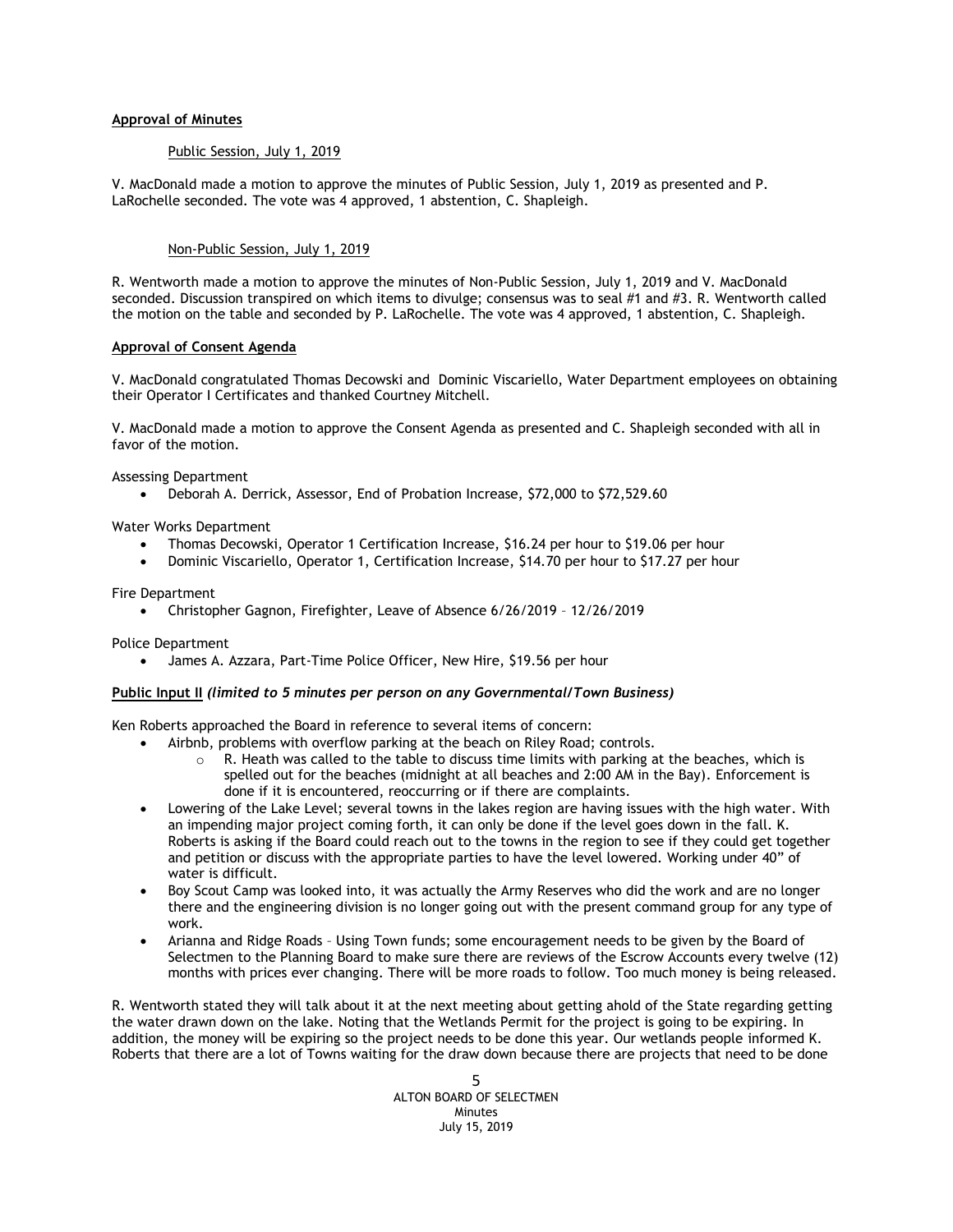and are on standby because of the lake level; there may be more than one Town that would like to request this and getting together as a group might be helpful. Discussion at the next meeting.

Bob Holt approached the Board in reference to several questions of concern:

- Old Home Week Car Show Event Rumor it is not happening; it is.
- Auction Properties Town Properties, Date set; not yet, will be forth coming.
- Water Department Alarm Quotes How will they be paid for; out of the unanticipated expense line, which currently has 4K in the fund.
- Highway Department Truck, Insurance claim it was from an accident we recouped roughly 13K, truck not fixed due to the value of the truck being only 5K and it is next in the rotation to be replaced, vehicle is still being used and safe for the roads.
- Merit and COLA Meeting July 22<sup>nd</sup> at 6:00 PM questioned whether public or non-public; should be in Public Session.

Ray Howard approached the Board and requested a daily patrol on Stockbridge Corner Road with a lot more pedestrian activity on the road. The vehicles seem to be increasing in speed.

R. Wentworth voiced that this is a problem that is being felt all over Town and in other Towns as well. Unfortunately is seems that traffic speed has increased; there are more accidents with more traffic in general. The Town is working on trying to get more patrols out and visible to reduce speeds.

Barbara Howard approached the Board to inquire about the current policy on speeding, are tickets actually being written. It was her feeling that at one time it was the "flare of the Board" (referred to past Board) to just give warnings because they didn't want bad feelings in Town. The Board does not dictate what a Police Officer does. Something bad is going to happen!

R. Heath was invited to add to the discussion. V. MacDonald thanked him for placing a cruiser by the electric company with traffic moving at 30 MPH all the way to the Community Center. The Chief spoke about the fluctuation in population in Town this time of year. His department is based on full-time staff and augments as best as they can with the part-time officers but are not staffed for 20,000 to 25,000 person population; we are out there doing the best that we can, making a dent, going from road to road. There has been concentrated efforts on the roads of concern. We have documented patrols on Stockbridge Corner Road, New Durham Road, Prospect Mountain Road and areas that are spoken about on a regular basis with directed patrols when the calls come in. Concentrated complaints are documented with a paper trail. The radar trailer should be back up and running soon. There are a lot of policies and procedures for traffic enforcement in place that are being implemented. We have a large area to include call volume vs. square area for coverage, we do the best we can with our resources and we all know that there are shortcomings. The rounds are being done and the areas are been hit and we will continue to do the directed patrols with documentation of such. P. LaRochelle asked if consideration had been given to placing a cruiser in the Bay at the crosswalk of the restrooms near the Town Beach. R. Heath stated that they are struggling to put an unmanned car anywhere, the radar trailer meets that purpose and is a great asset however we are waiting for the part for the repair, it is a build to ship part. There is a history of vandalism to unmanned police cruisers, which is a concern. R. Wentworth voiced that in general next year that the crosswalks need to be looked into especially in the area of the swim dock near the Christian Conference Center; visibility is terrible; should be visited in the future.

Bob Holt approached the Board referencing the radar unit feeling that it works good and suggested the possibility three (3) units; this would need to be placed in the budget.

Barbara Howard inquired about the amount of mutual aid being provided. R. Wentworth will be inquiring about that situation and will get back to Ms. Howard

C. Shapleigh voiced that the officers that are sent out of Town on contract work are officers that are not regularly scheduled to work during the week so unless there is going to be an increase to what we are willing to budget for, for police patrols during the Summer, it won't matter if they are going out on contract work during the week. Everyone keeps telling us we are paying too much, we have too many cruisers, we have too many police etc., etc. If this is how people feel then we need to adopt a different attitude. We do not send an on duty police officer out of town to do contract work. R. Wentworth voiced that our cruisers are going out of town when they could be